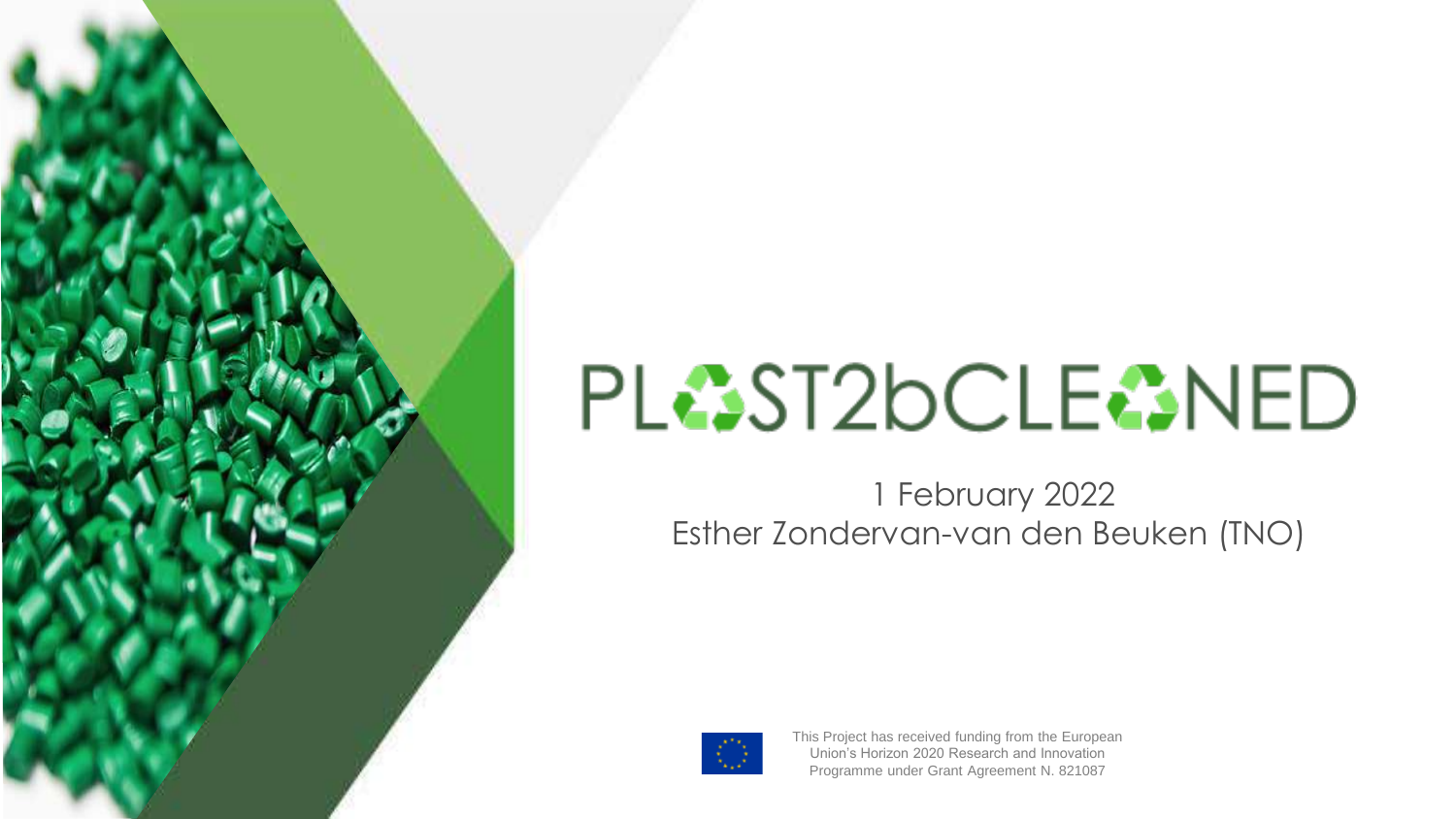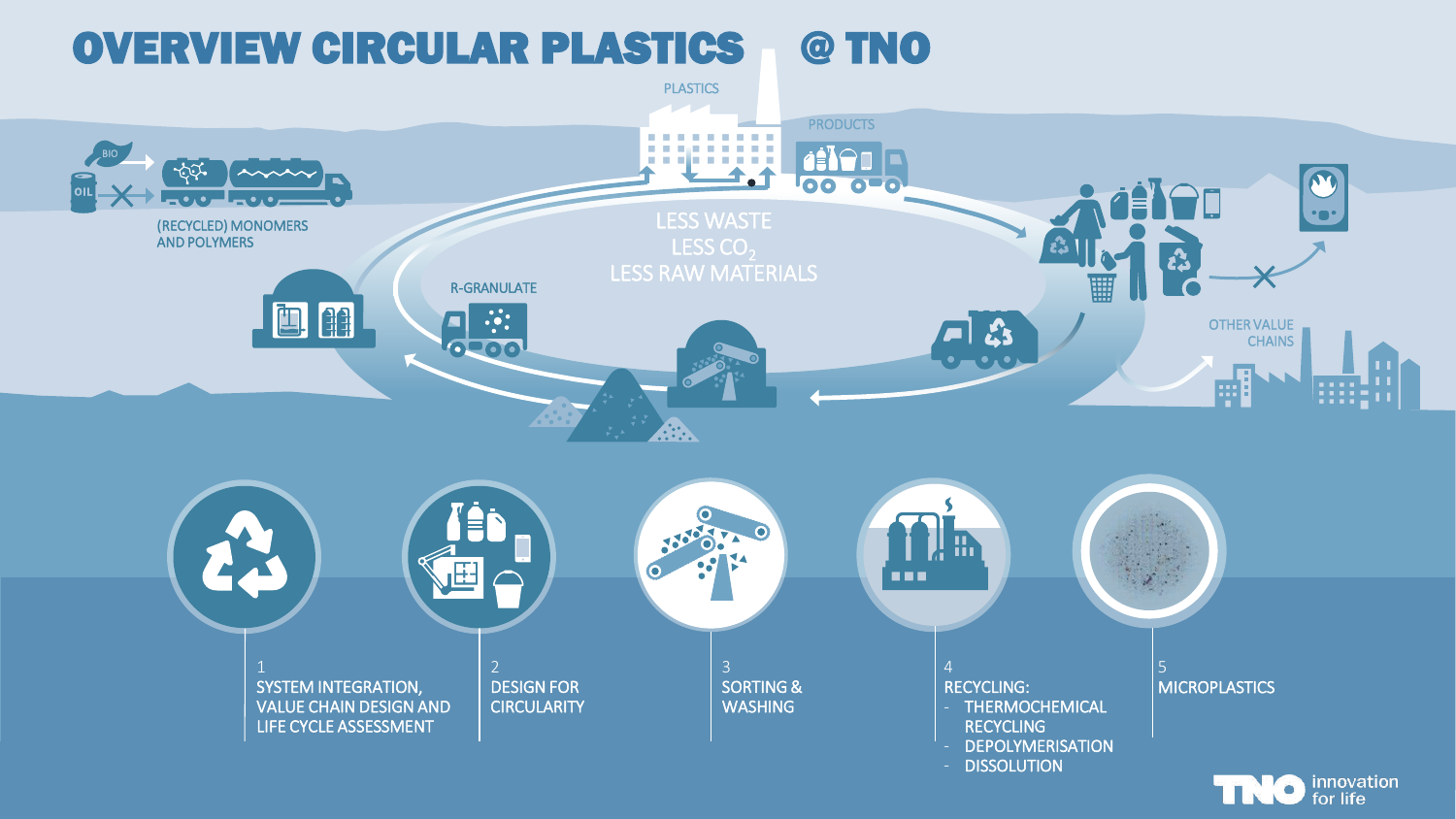### 3. SORTING AND WASHING

#### TECHNOLOGY DEVELOPMENT: UPWASH – CONCEPT



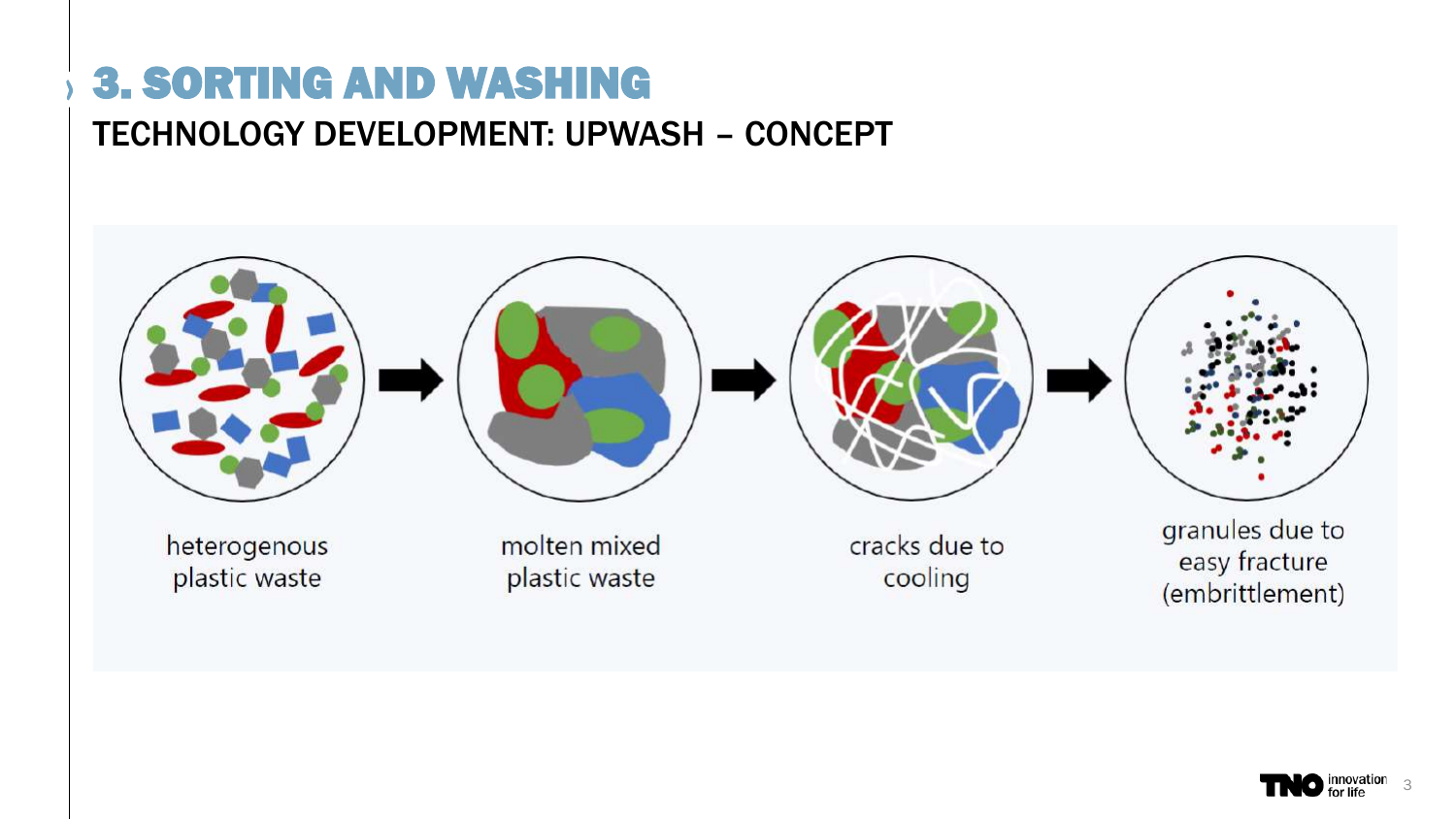### 3. SORTING AND WASHING

#### TECHNOLOGY DEVELOPMENT: UPWASH – TYPICAL RESULT



Strong reduction on ash composition upon treatment

Reduction of the organics fraction (O content)



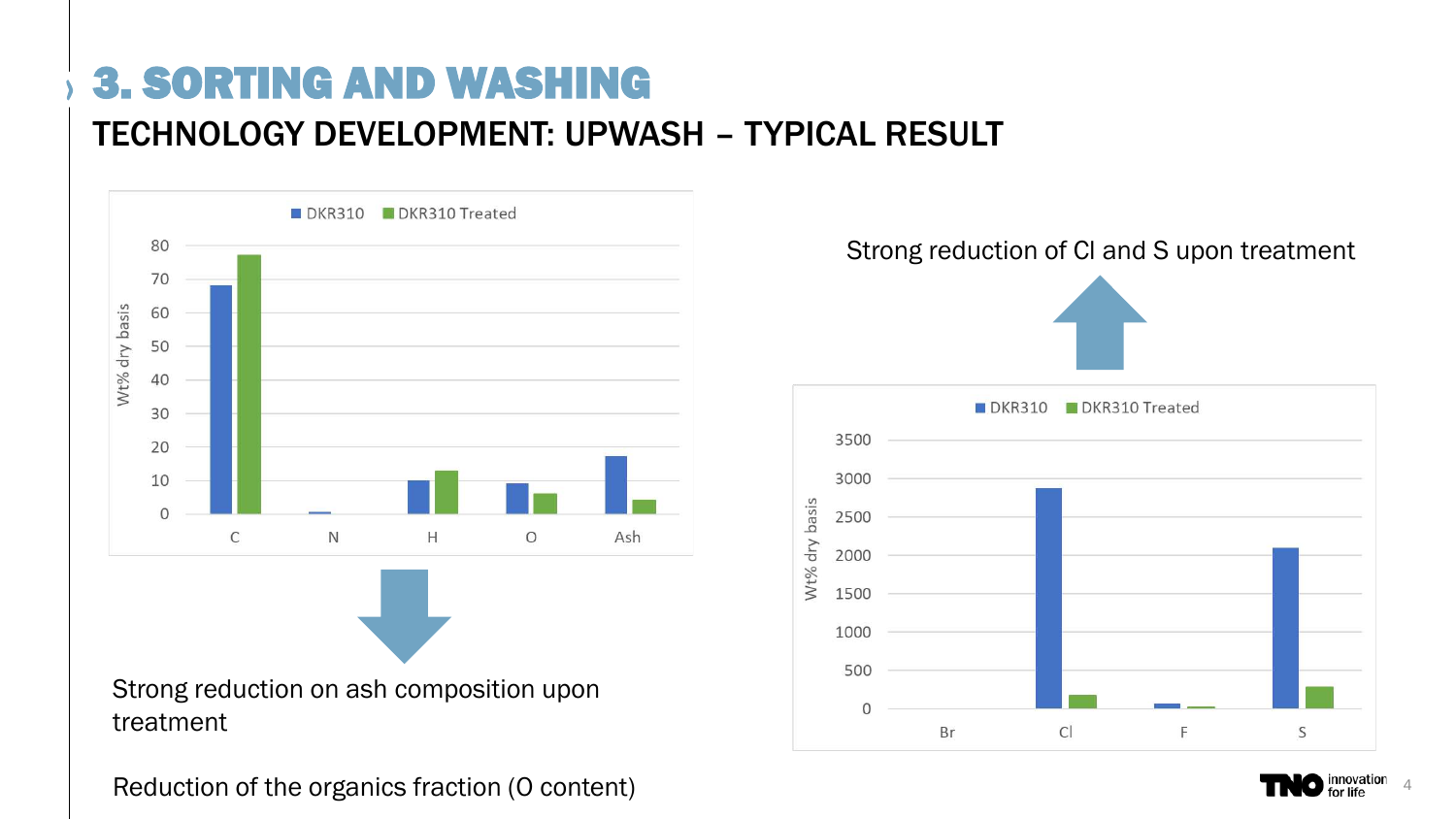#### 4. RECYCLING TECHNOLOGY DEVELOPMENT ANALYSIS & TECHNOLOGY DEVELOPMENT

#### **TECHNO-ECONOMIC & STRATEGIC BUSINESS ANALYSIS**

- Techno-economic Feasibility studies Σ
- **Market analysis and benchmarking**
- Business analysis Σ.

#### **TECHNOLOGY DEVELOPMENT**

- Σ Waste pre-treatment
- Pyrolysis, gasification, dissolution and chemolysis
- Various polymers, plastic mix streams, biomass streams
- Experience with fixed bed, fluid bed and screw Σ reactor technology for conversion of feedstock









Dissolution

Bubbling fluidized bed

Indirect fluidized bed



Screw reactor



Polystyrene

Refuse derived fuel  $(RDF)$ 

Packaging foils

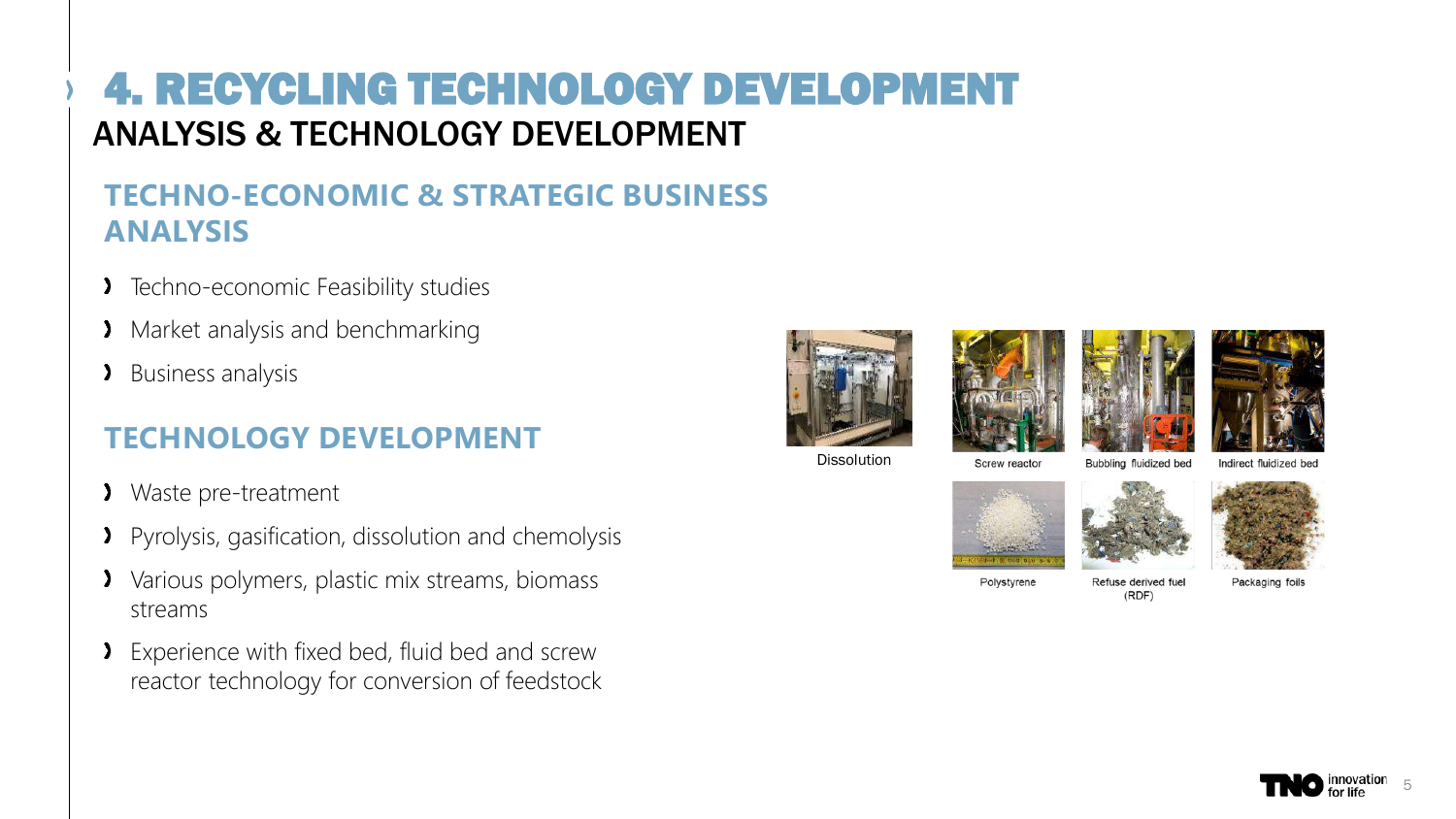### 4. THERMAL CRACKING

#### A PLATFORM TECHNOLOGY FOR ENERGY AND CHEMICALS



**innovation** 6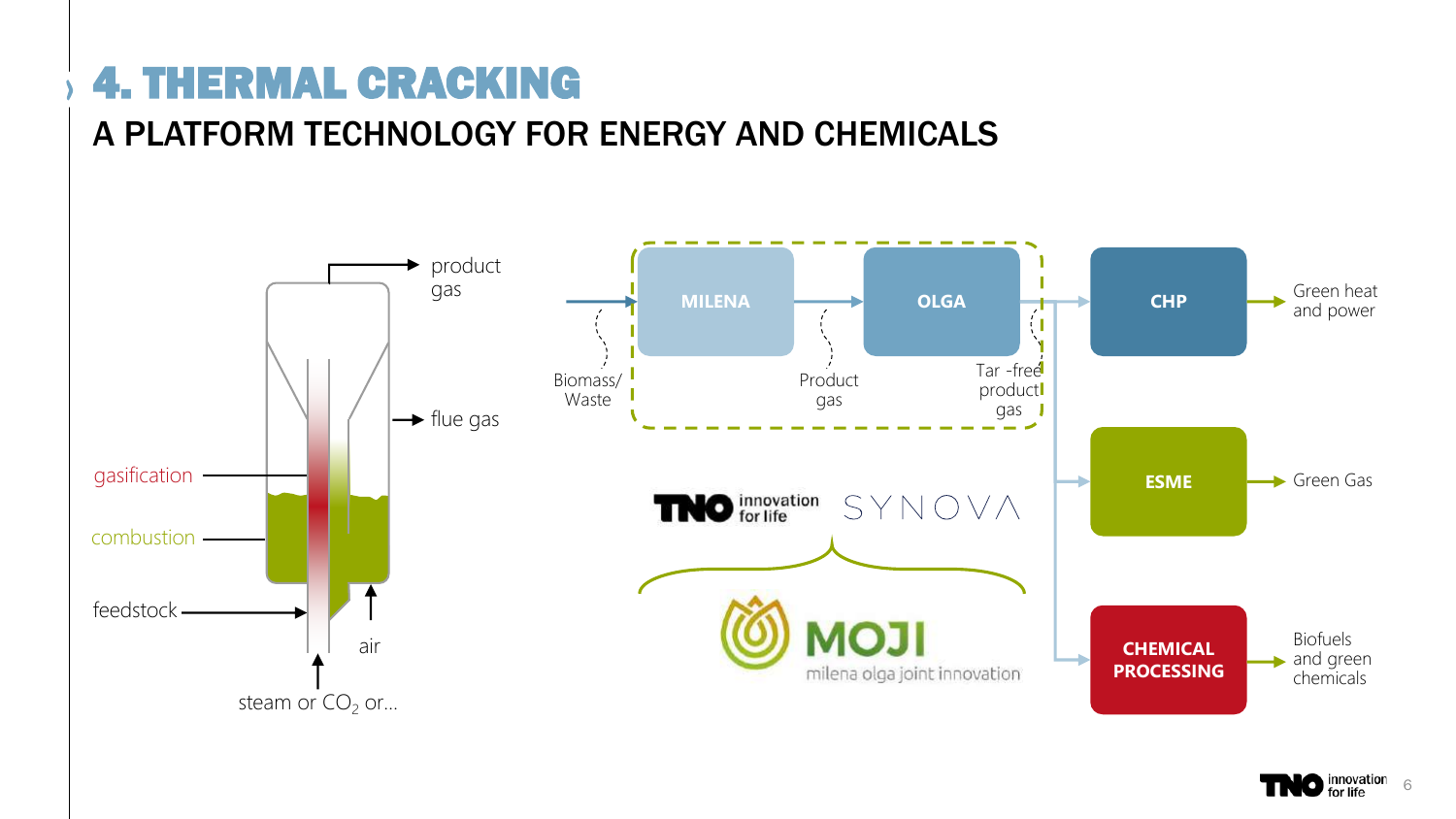### 4. OUTPUT THERMAL CRACKING VERSATILE, FEED DEPENDENT



All data in volume%, results obtained in lab and pilot scale indirect gasifier @ TNO **TNO** for life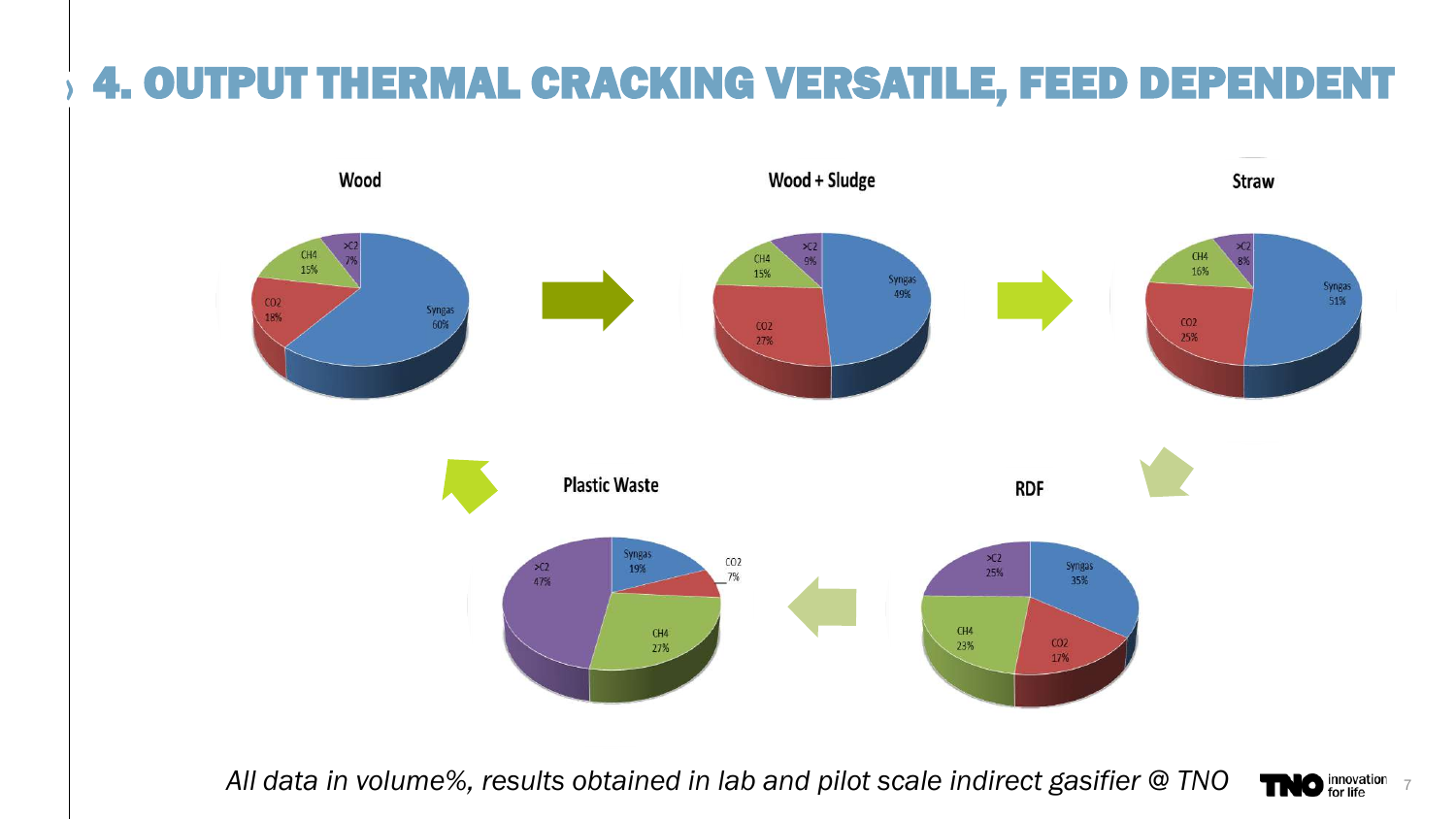### **OVERVIEW OF THE PROJECT**

The overall aim of PLAST2bCLEANED is to develop a human and environmentally safe recycling process for Waste Electrical and Electronic Equipment (WEEE) plastics in a technically feasible and economically viable manner.

Key technologies developed within the project are:

- Improved sorting of HIPS and ABS
- Dissolution of Waste Electrical and Electronic Equipment (WEEE) plastics in superheated solvents;
- Separation of additives to concentrate BFR and ATO fractions for recycling;
- Energy efficient recovery of solvent and of polymer.



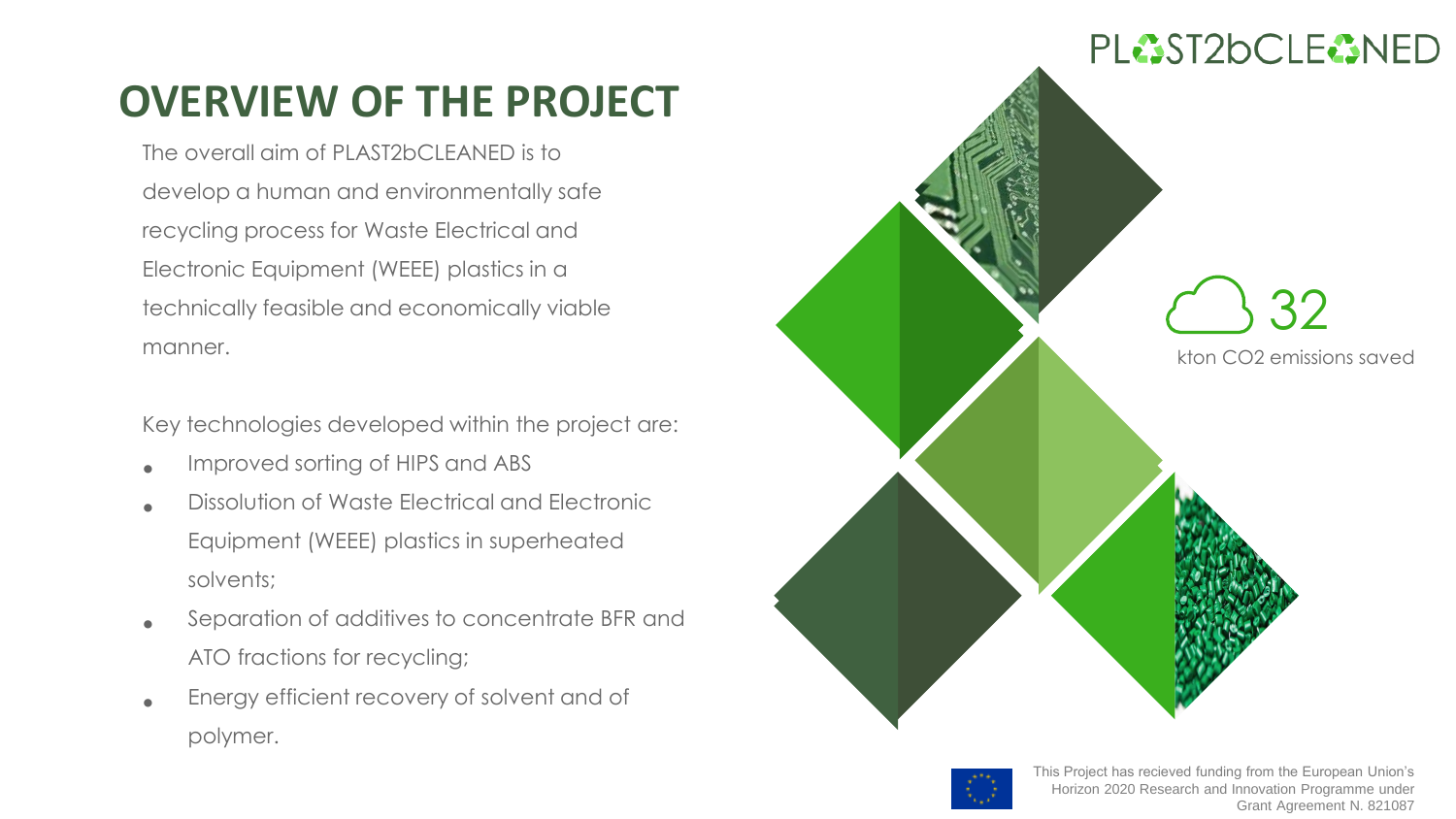### **CONSORTIUM**

#### PLAST2bCLEANED



Dissemination and exploitation

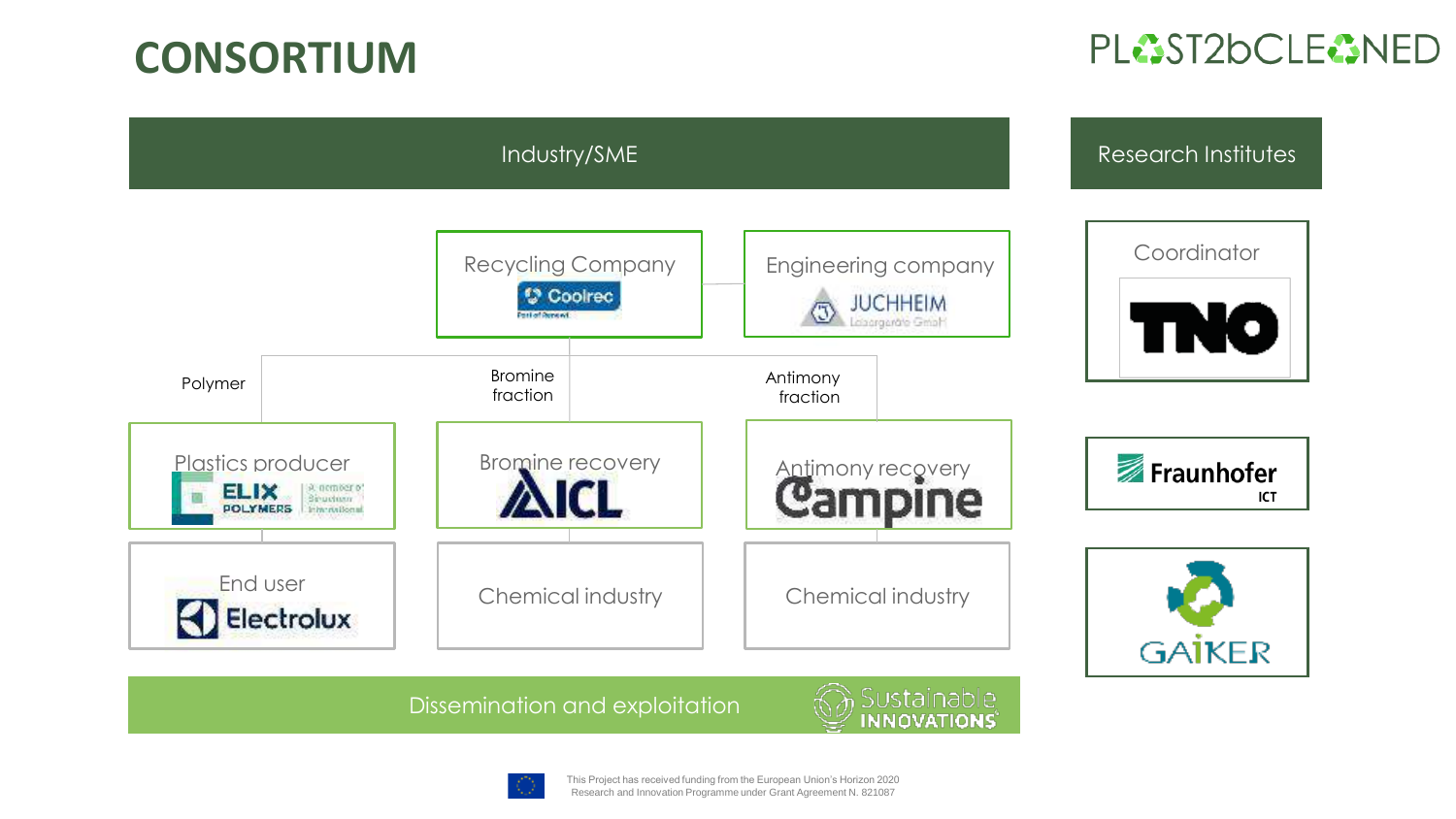### **OBJECTIVES**

PLAST2bCLEANED

**The overall aim of PLAST2bCLEANED is to develop a human and environmentally safe recycling process for Waste Electrical and Electronic Equipment (WEEE) plastics in a technically feasible and economically viable manner.** 



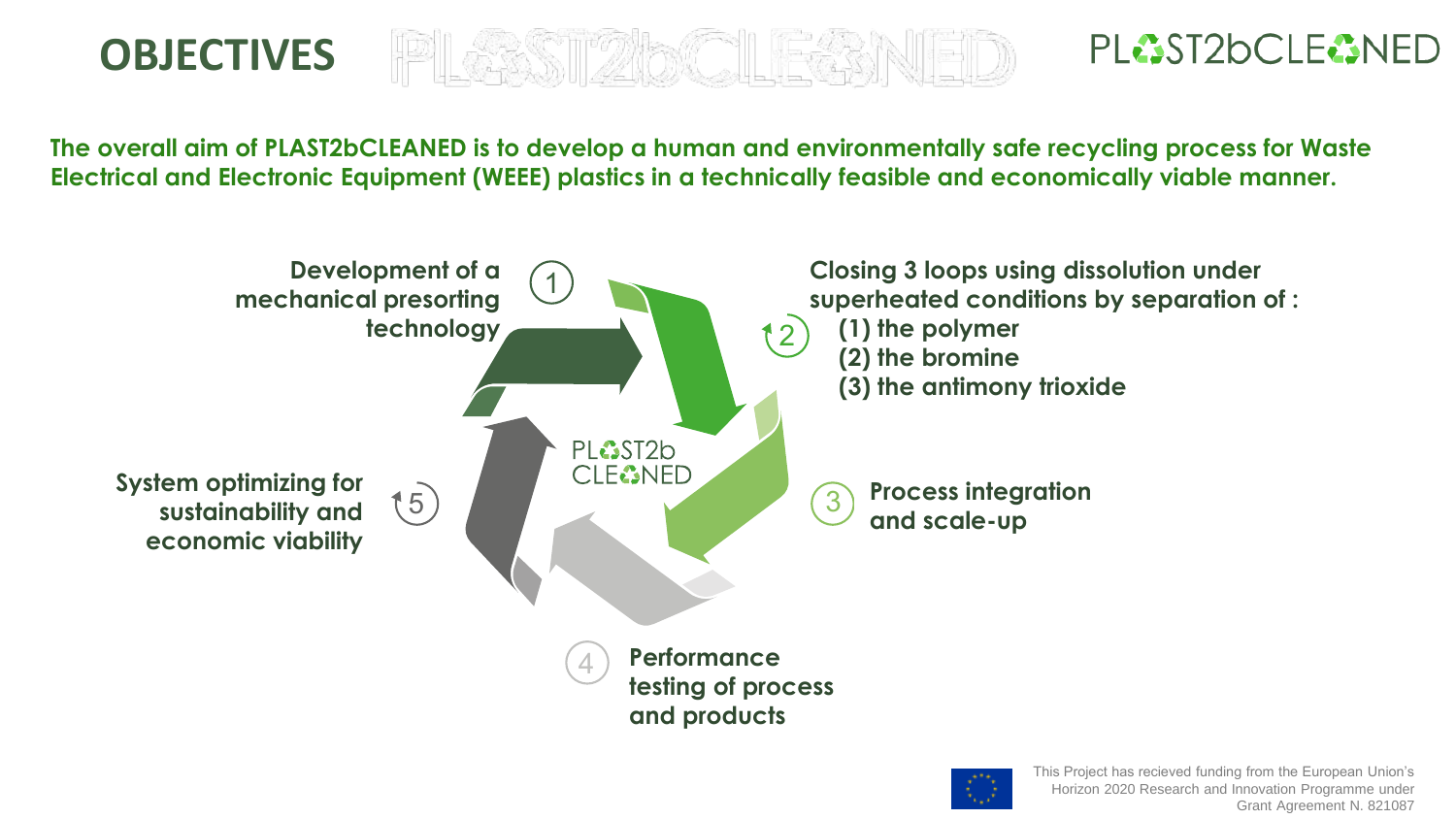

### **Main results obtained**

#### **1. Pre-processing and sorting**:

RAMAN equipment set-up and spectral library. Measuring conditions with Raman spectroscopy defined for WEEE streams.

- **2. Dissolution under superheated conditions**: A process flow is set-up based on >300 experiments. Removal of ATO on specs, removal of Br almost on spec. ATO and BFR recovered to be further processing.
- **3. Impact assessment**: better environmental performance and reduced costs by using 50% rABS and rHIPS compared to virgin material in first analysis

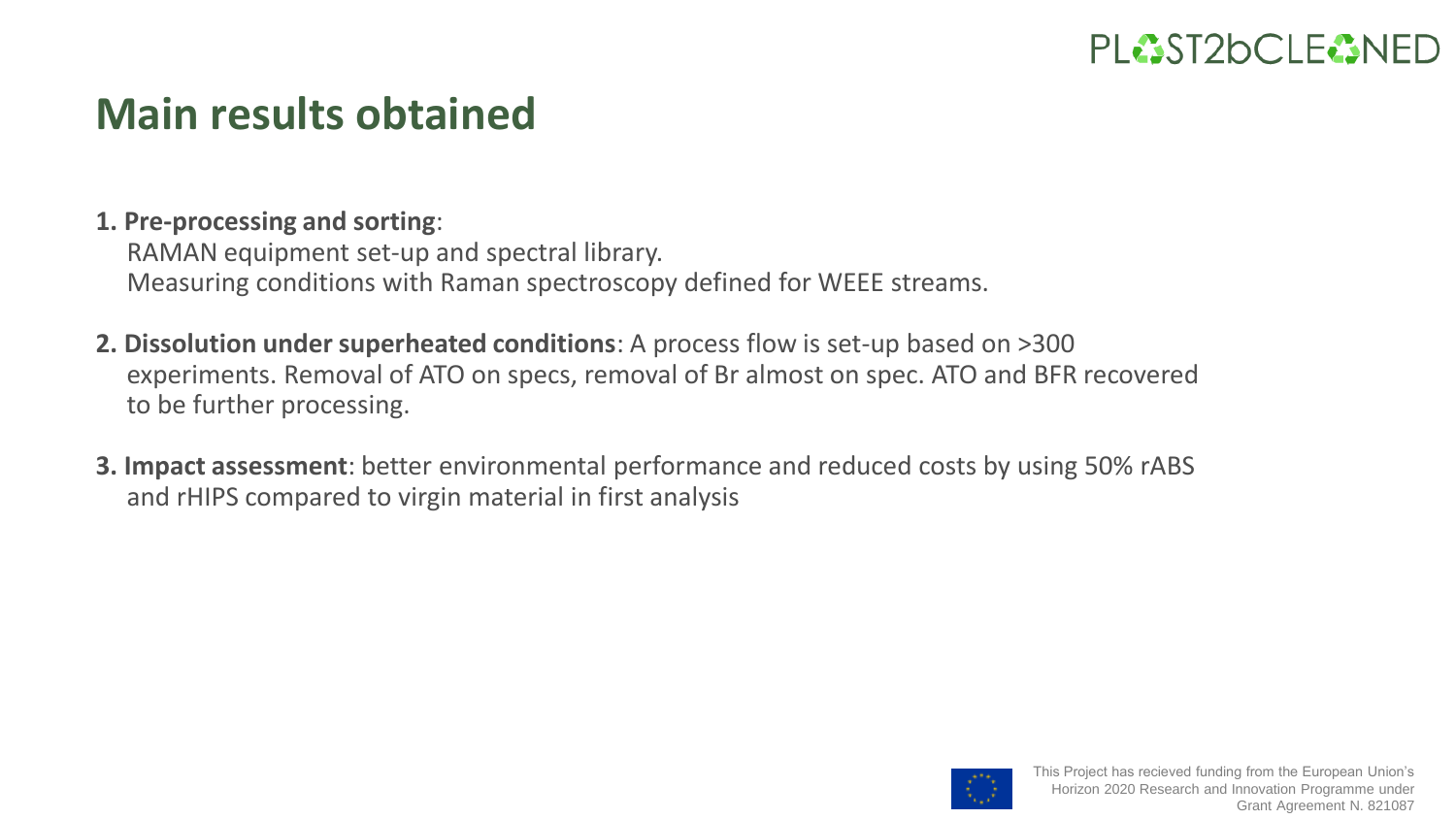

### **WP1 PRE-PROCESS: SENSING AND SORTING**

Aim of WP1: DESIGN A PRE-TREATMENT AND SORTING PROCESS to provide separate and clean polymers (ABS and HIPS) from WEEE streams

- To identify all coloured polymers (including blacks)
- To sort ABS & HIPS for upgrading in other WPs



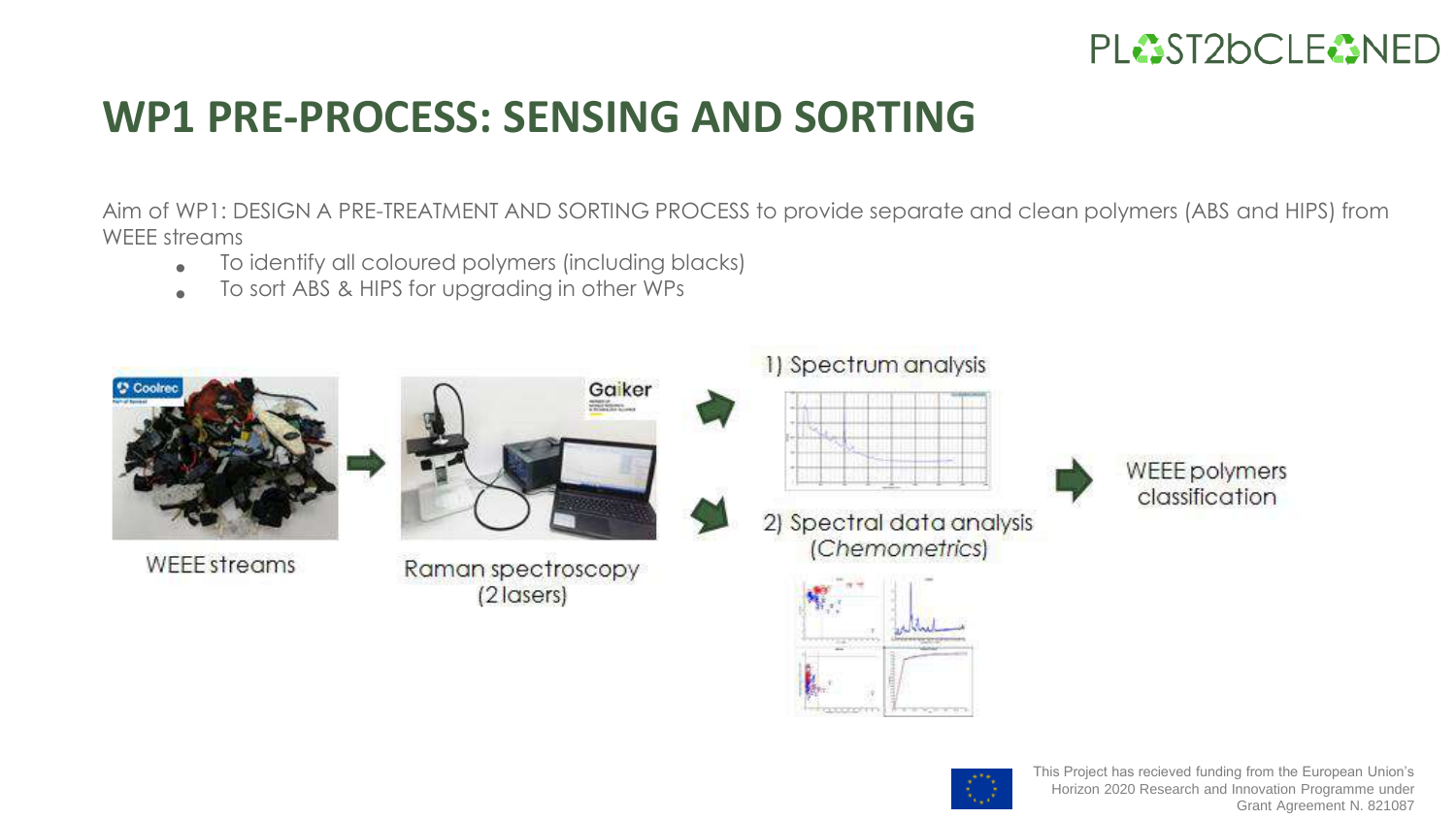### **WP2: PROCESS DEVELOPMENT**

- Dissolution of HIPS respectively ABS
- Separation of the bromine (Brominated Flame Retardants, BFRs) and antimony trioxide (ATO) additives
	- With high yield
	- Recovery of ATO with low levels of organic contaminants
	- Recovery of BFRs with low levels of inorganic contaminants
- Recovery of solvent and polymer samples
- Lab scale development as preparation for scaled-up demo TRL 5/6
- Möbius concept



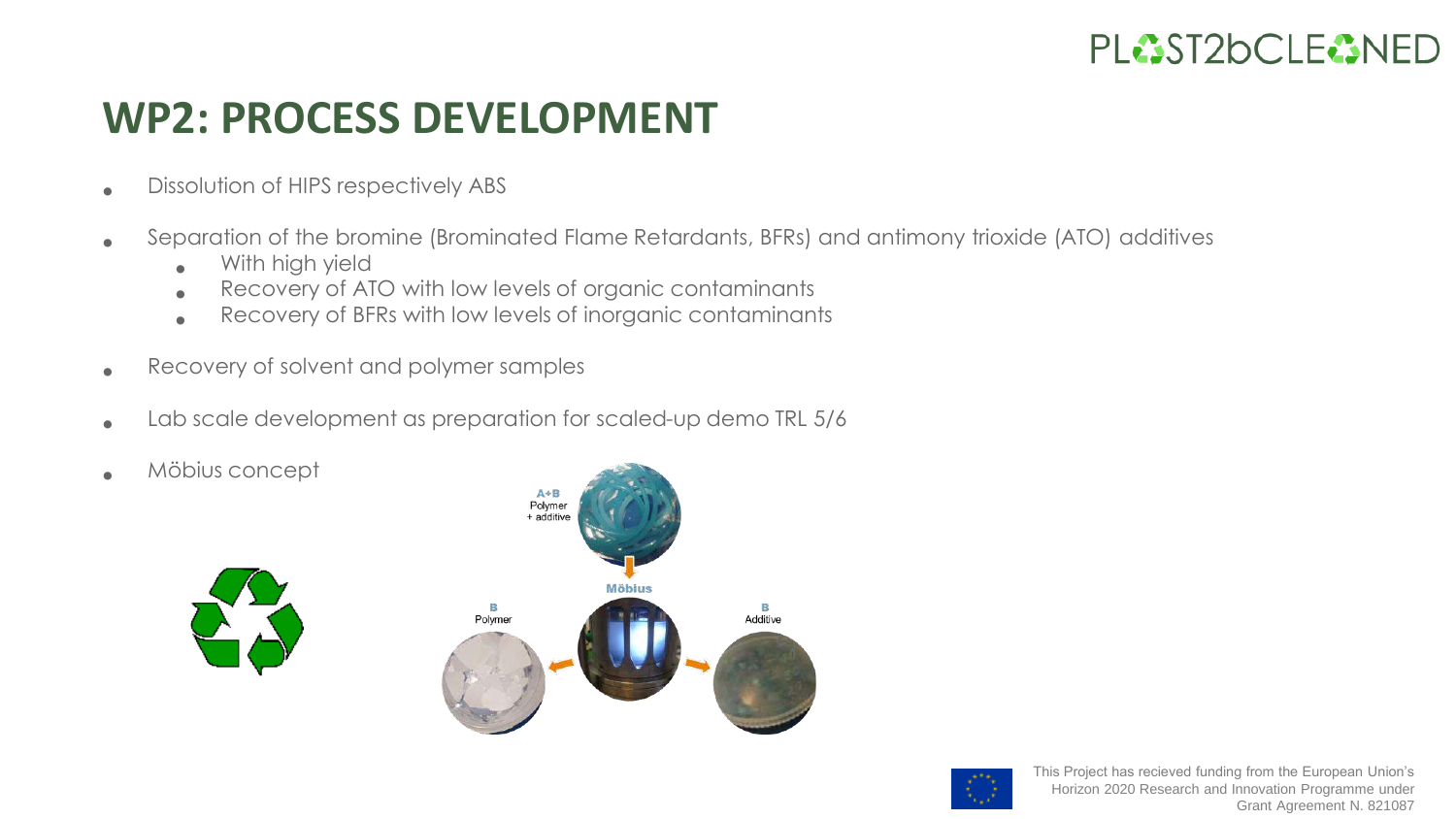# **WP2: PROCESS DEVELOPMENT IN CLOSE COOPERATION BETWEEN TNO AND FHG**

From basic testing in pressurized test tubes to a 100 g/day semi-batch process











- Process developed
- Dissolution, filtration and sedimentation steps
- Removal of BFR and ATO from polymer on spec
- ATO and BFR recovered to be further

processed at partners





filtration temperature in "C





This Project has recieved funding funding funding funding funding funding funding funding funding funding funding funding funding funding funding funding funding funding funding funding funding funding funding funding fund Horizon 2020 Research and Innovation Programme under Grant Agreement N. 821087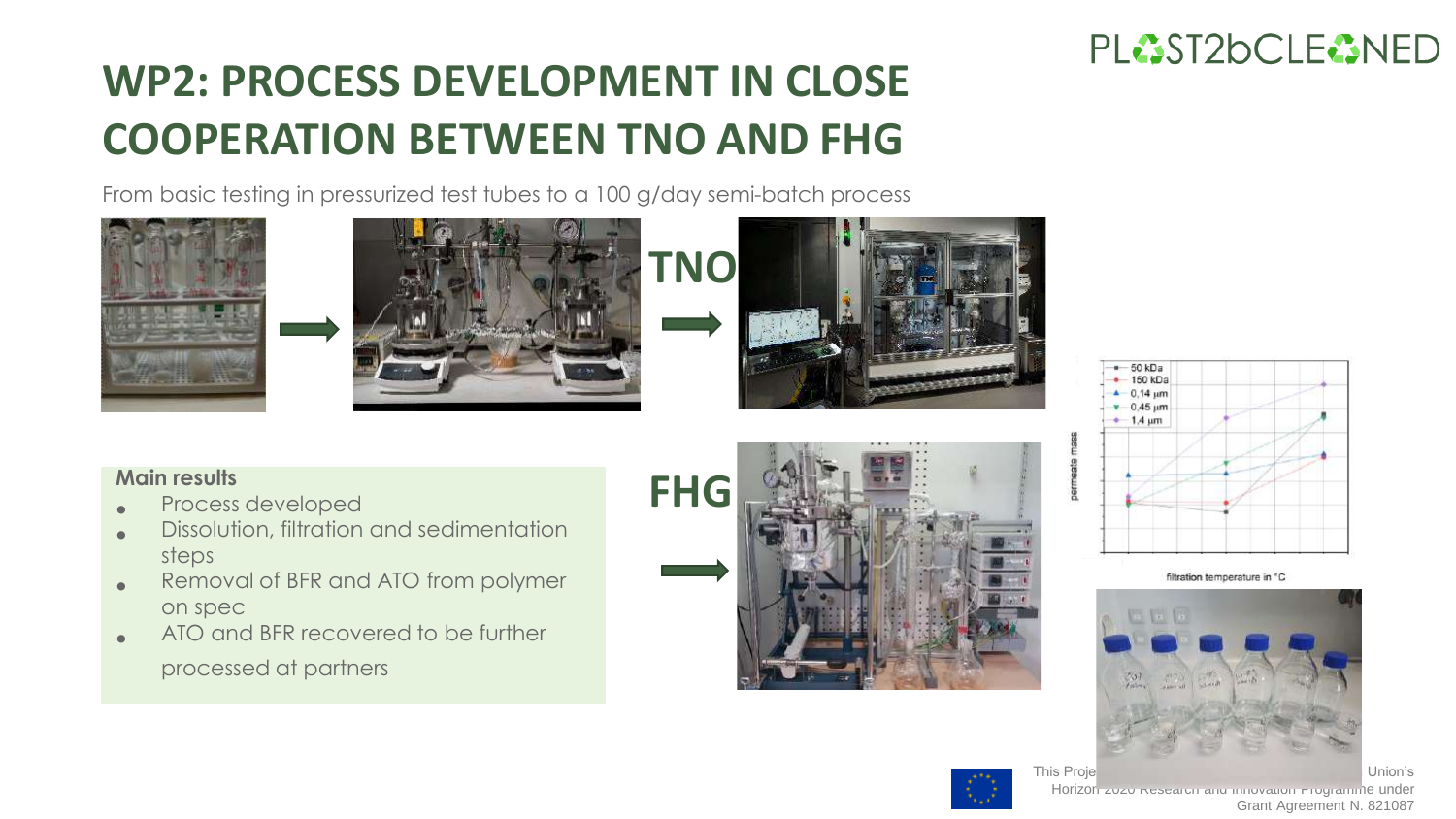

# **WP3: SCALE-UP DEMONSTRATOR AT FHG - ICT**

#### Goal:

Scale-up the process developed in WP2 to TRL5, focused on one polymer in the WEEE stream



- Close cooperation between TNO – Delft and Fraunhofer – ICT.
- Demonstrator is intended to be an 'open access facility' for the recycling of polymer, bromine and antimony trioxide fractions from secondary plastics from WEEE products after Plast2bCleaned
- Intention of TNO is to scale-up their Möbius technology for other streams as well

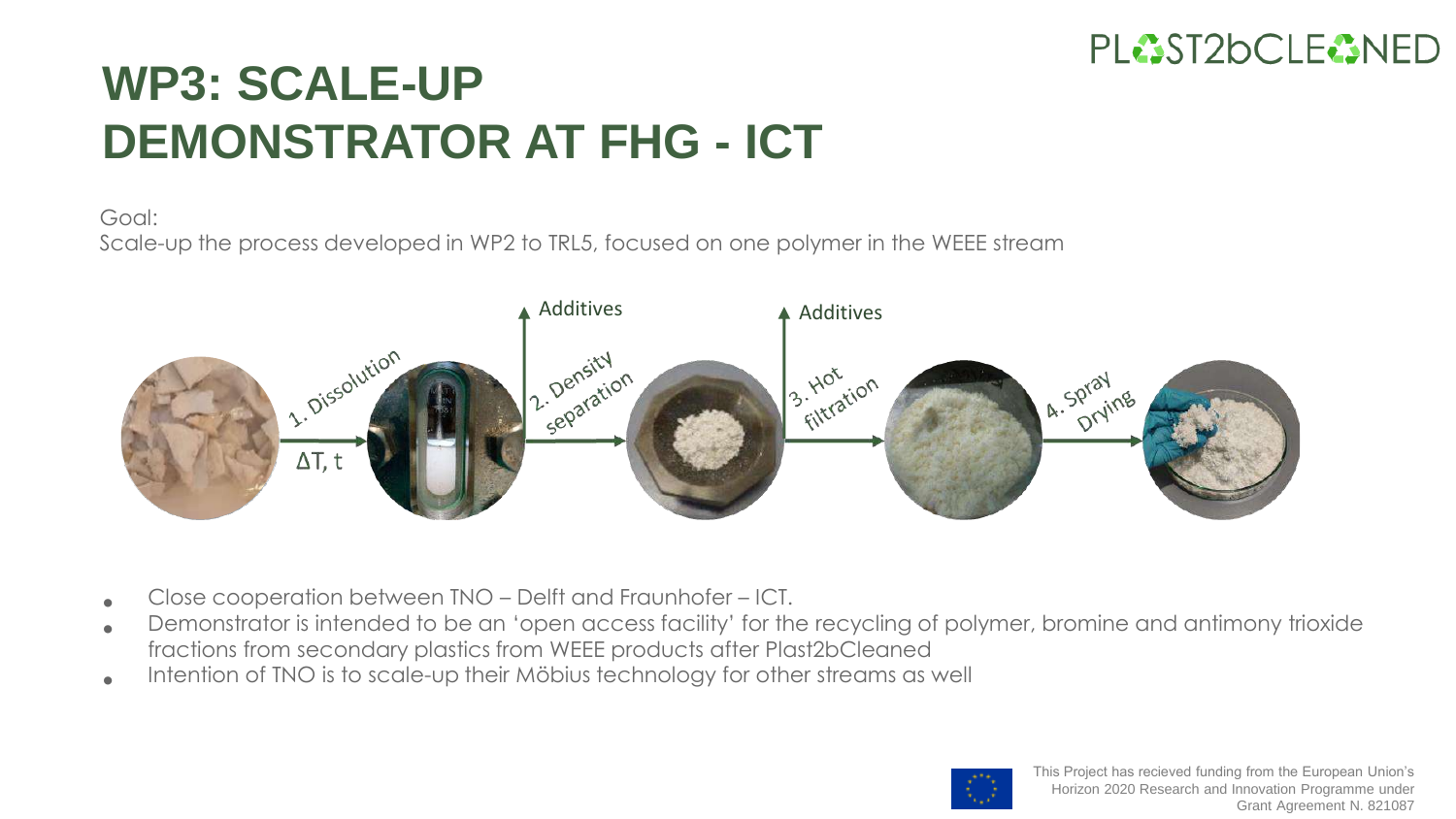### **WP4: PERFORMANCE TESTING OF PROCESS AND PRODUCTS**

Goal: to assess the effectiveness of the process, and the quality of its output fractions

- Removal efficiency assessment
- Purified polymer quality assessment
- Formulation for end-user application
- Output Bromine and Antimony containing fractions testing



Webinair PRE-1000-1 method by Patrick de Kort, Regulatory Affairs Manager for Plastics Recyclers Europe

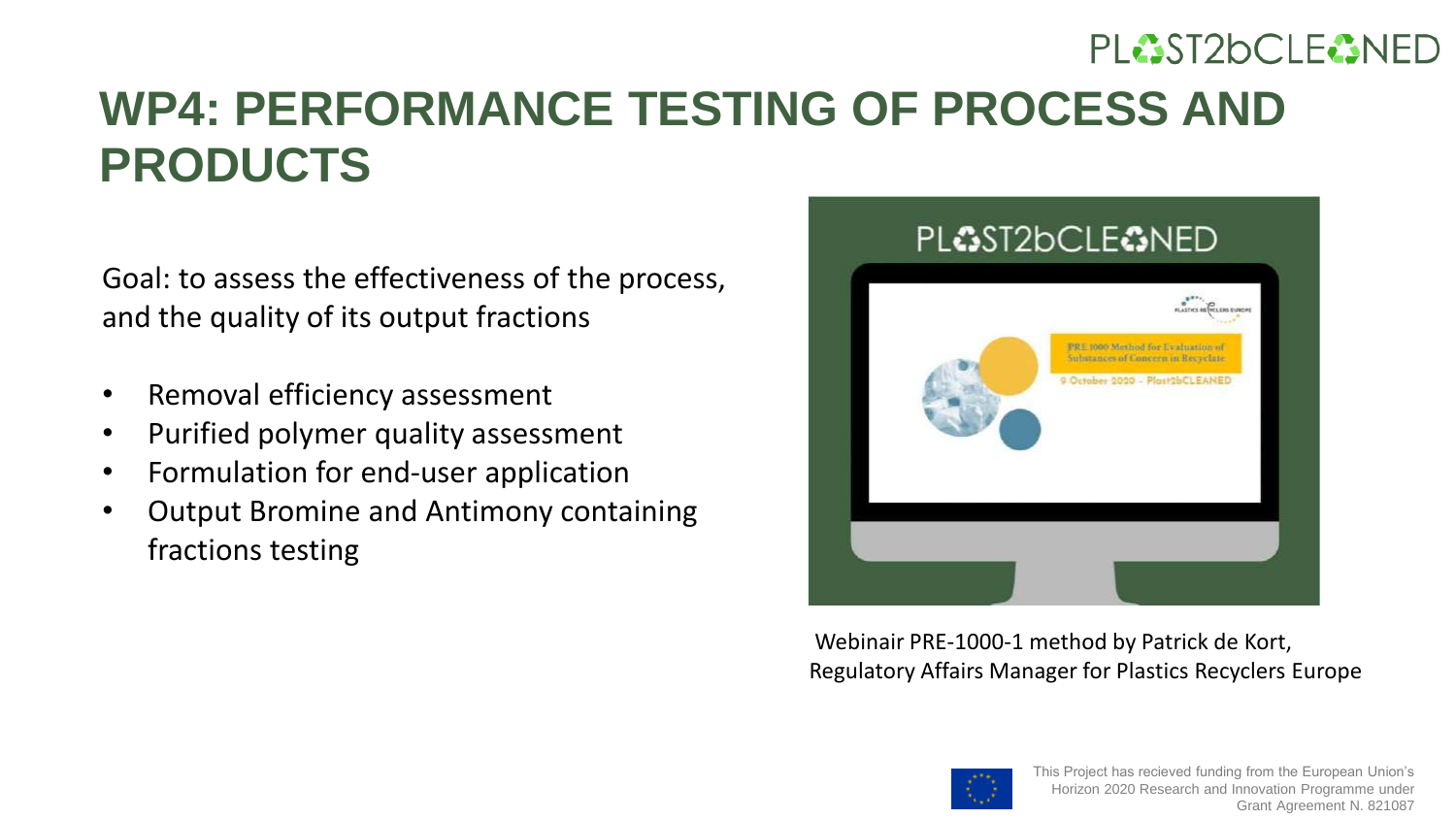# **WP5: ECONOMIC AND ENVIRONMENTAL ASSESSMENT**

Goal: Develop a recycling process that is environmentally sound and economically viable.

- Environmentally sound: LCA - Address the environmental impact of a full product system along the entire life cycle (ISO 14040).
- Economically viable: LCC - Address the economic viability by mapping all costs and profits along the life cycle (ISO 14045).



**Waste perspective**: to compare the P2bC recycling method to other recycling methods

**"The End-of-Life treatment of 1 tonne of WEEE plastics in a defined average composition and particle size, coming from a WEEE treatment plant".**

**Product perspectives (ABS and HIPS):** to compare the benefits of using recycled plastics (and flame retardant) instead of virgin materials

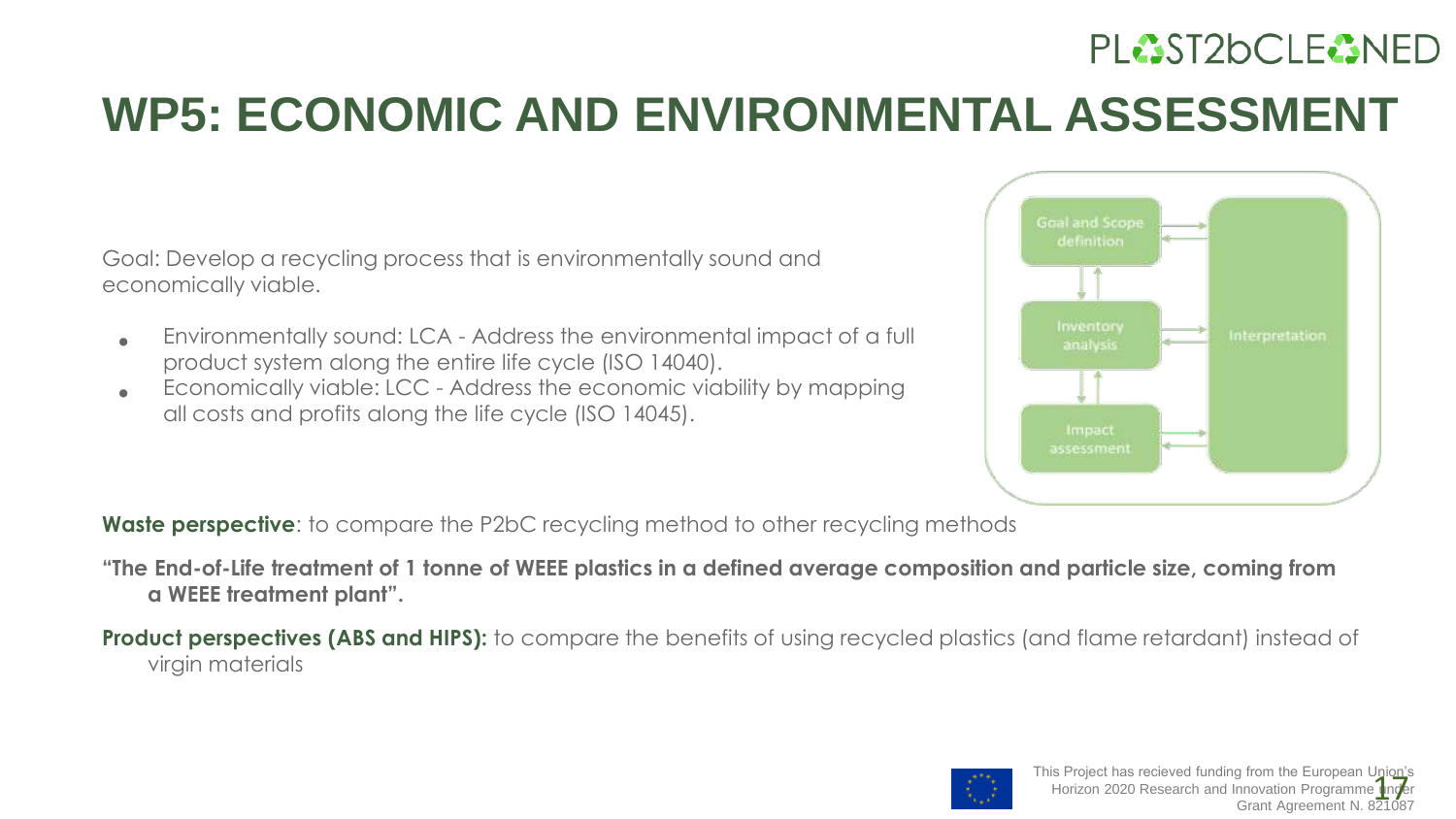## **WP5: FUNCTIONAL UNIT**



*1 external door frame (made out of 0.495 kg ABS) of a washing machine with overall running time of 220 washing cycles per year and an expected lifespan of 10 years (7,000 running hours)*".

#### **Main results quick scan**

- P2bC reaches a lower CO<sub>2</sub> impact compared to the reference.
- ABS is contributing more to the total impact savings compared to HIPS.
- Life Cycle Costing showed that the use of 50% rABS & 50% rHIPS allow to reduce the costs significantly compared to virgin ABS and HIPS



*1 inner liner (made out of 5.7 kg HIPS) of a household refrigerator's cabinet with overall running hours of 78,840 hours and an expected lifespan of 9 years*"



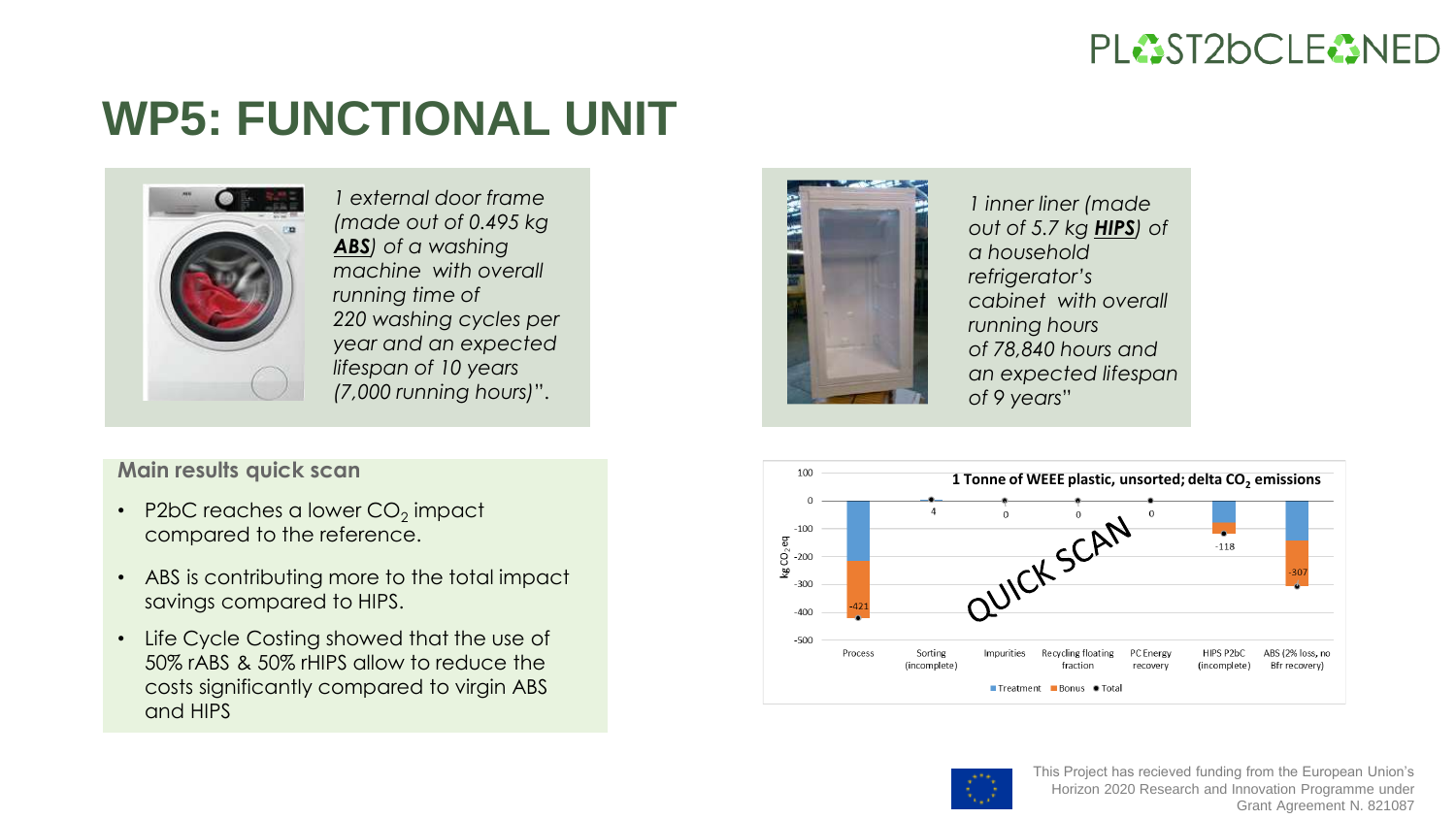

#### **PLAST2BCLEANED CORPORATE VIDEO (PUBLIC)**



[https://www.youtube.com/watch?v=nlNFrMGhaj4&feature=emb\\_imp\\_woyt](https://www.youtube.com/watch?v=nlNFrMGhaj4&feature=emb_imp_woyt)

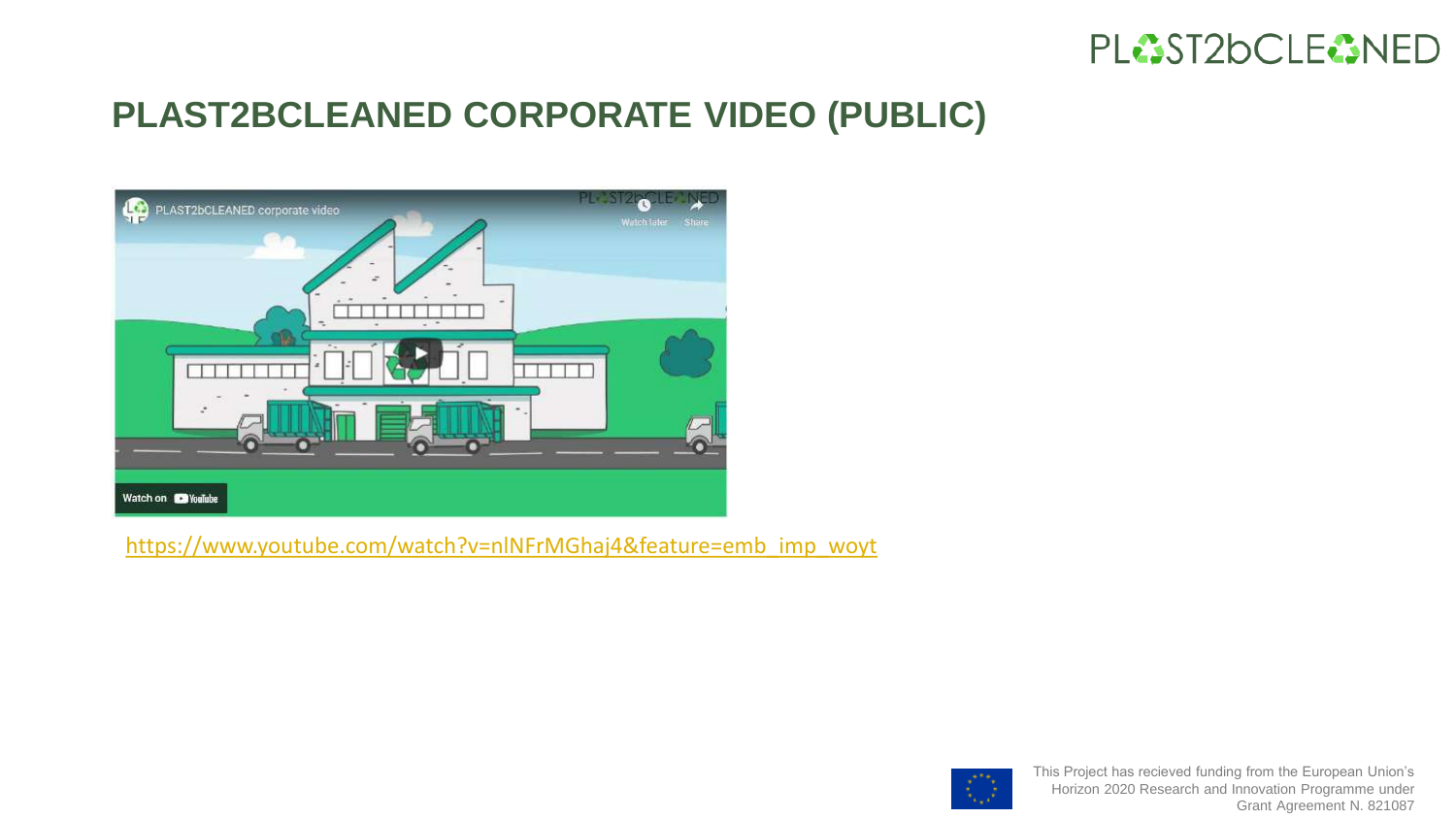

### **Summary**